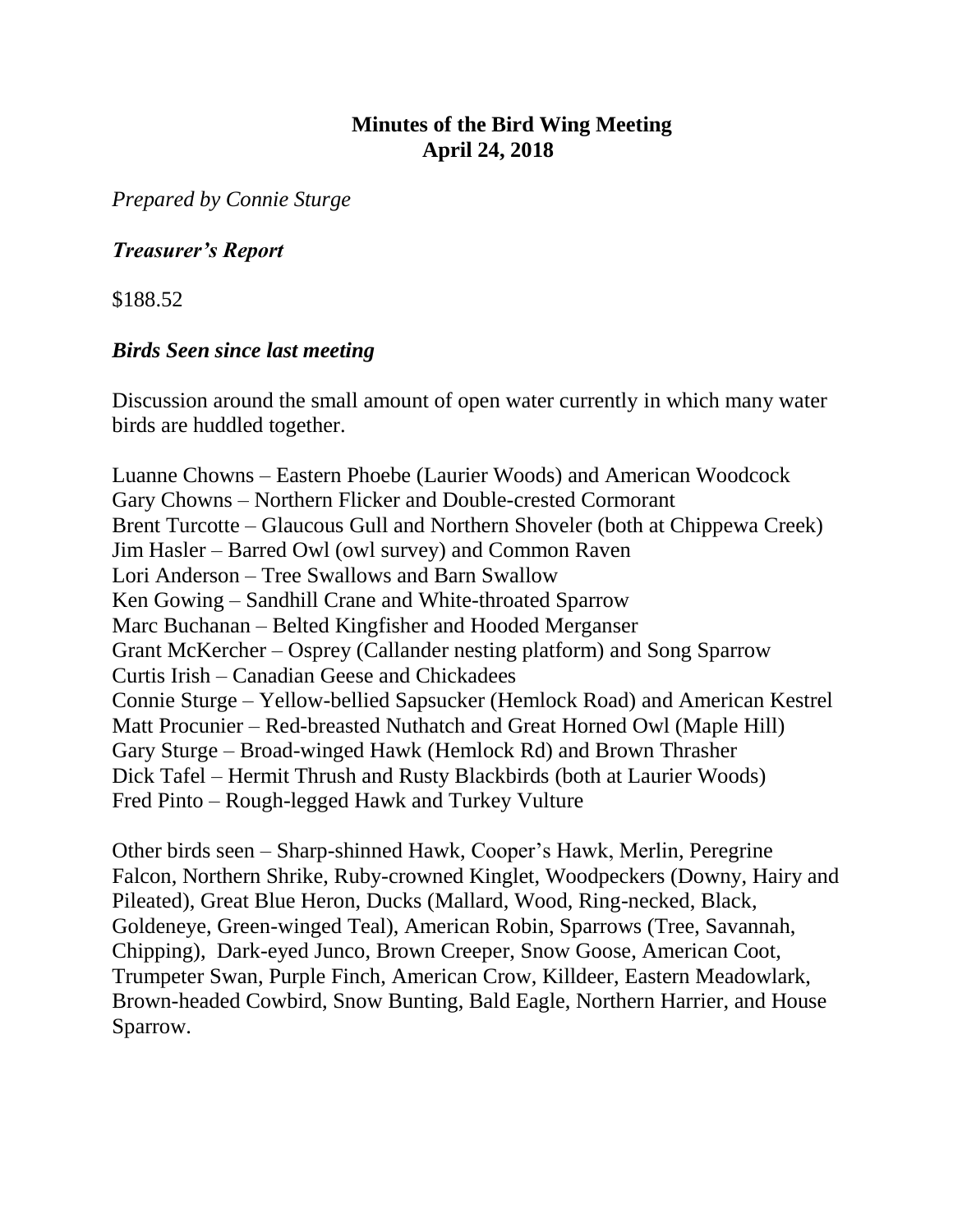## *Ontario Field Ornithologist (OFO)*

Lots of information on the OFO website, including a checklist of 496 species of Ontario birds that does not include the Chukar.

Annual convention is September 28-30 in Leamington, near Point Pelee. Ontario Newsletter for February includes an article by Fred about Louise de Kiriline Lawrence (see April's issue of *The Woodland Observer* to see a copy of Fred's article); an article about Jeremy Bensette and his 2017 Ontario Big Year during which he saw 346 birds; and Year of the Bird (more about this later).

## *Online Bird Course*

National Geographic offers a bird course made up of a 24 lectures, each lasting 31 minutes. For details see: [https://www.thegreatcourses.com/courses/the-national](https://www.thegreatcourses.com/courses/the-national-geographic-guide-to-birding-in-north-america.html)[geographic-guide-to-birding-in-north-america.html.](https://www.thegreatcourses.com/courses/the-national-geographic-guide-to-birding-in-north-america.html)

Dick got a special deal for \$30.00 US, perhaps because he subscribed to National Geographic magazine or perhaps he was an early bird who got the worm! However, the cost without the deal seems to be approximately \$250.00 US. Dick, reports it is an excellent course.

#### *Magazine articles*

*BirdWatching* - Good article on how to photograph hummingbirds. *East Ferris Edition*, Spring and Summer 2018 - Article by Dick on birds expected to be seen this spring in East Ferris.

#### *Nocturnal Owl Survey*

Marc, Fred, Louise Simpson and Sarah Wheelan did Tower Drive. They had owls at two stops.

Dick, Jim, and Lori Beckerton did McConnell Lake Road. They had 3 Barred Owls at the last stop, but none at the first 9.

Lori and Ken did the Graham Lake Route. They saw 1 Barred Owl and heard 4, one of which was a dueting pair.

Doug Jr. and Doug Sr. Patterson did Hwy. 533 near Mattawa. They heard 2 Barred Owls.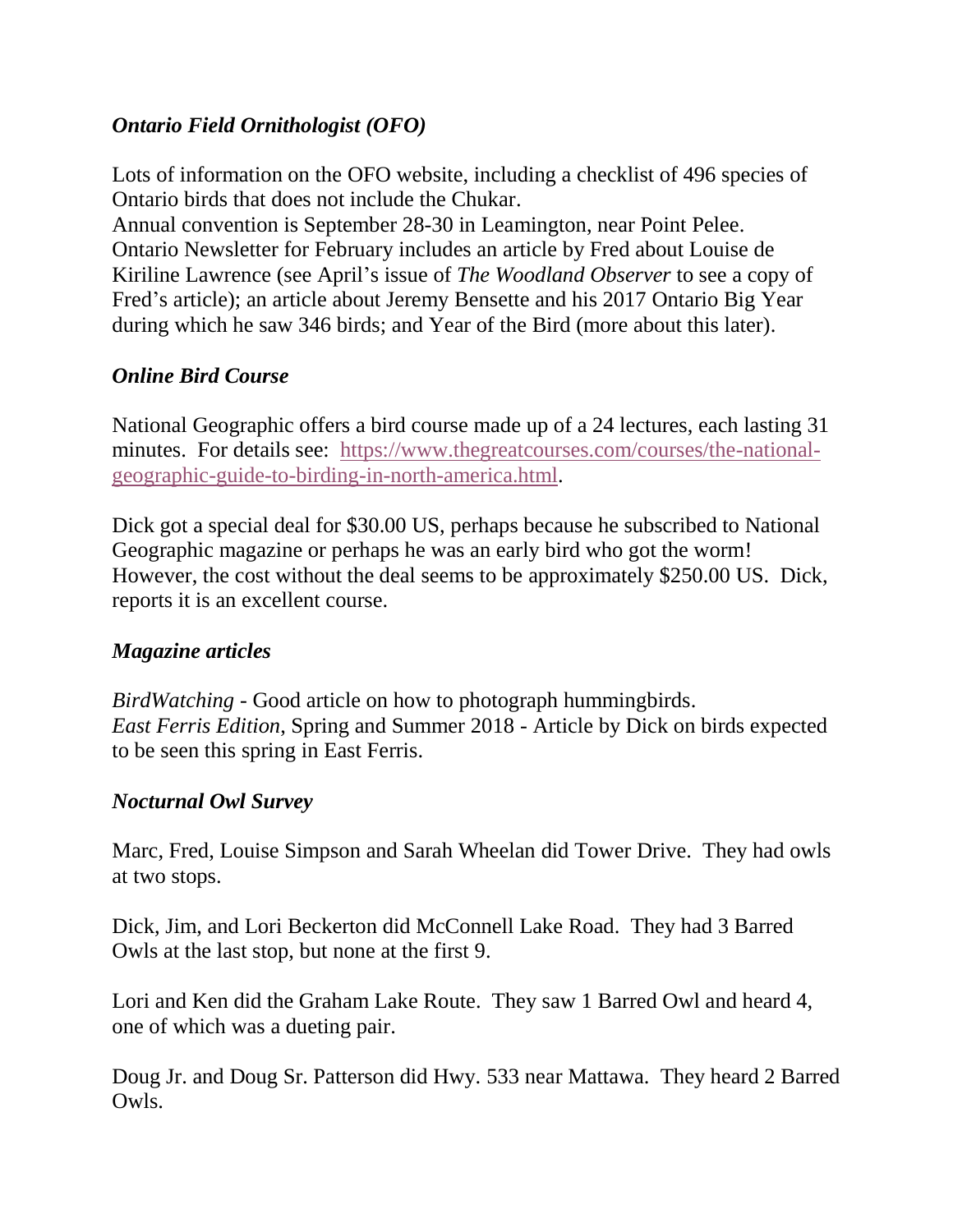Oriana Pokorny and her friend did Sand Dam Road. They heard only one Barred Owl.

April McCrum and Corey Witham did the Restoule route. No report yet on what they heard or saw.

Gary, Connie and Rachel Sturge and Matt had not done their route at the time of the meeting.

Fred described why he is holding a Barred Owl in the **photo below taken by Sarah Wheelan.** Just before Trout Lake, the four team members saw two young people on the side of the road holding the owl. They had picked it up from the middle of the highway. They thought it may have been hit by a car. The police also stopped. The plan was to take the owl home and if it still hadn't flown away, they would drive it to Sudbury to the wildlife refuge centre. Fred is unsure what happened to the owl. I checked the wildlife refuge centre site and it currently has Barred Owls in its care.



A designated person from each of the owl survey groups is to submit a report to Renee Levesque for judging to determine the 2018 holder of the Owl Survey trophy. Will the Sturge team get it again this year or will they have to hand it over to another team? A package consisting of everyone's reports and the announcement of the winner should be known by early June. **Please get your reports to Renee as soon as possible.** 

## *Great Canadian Birdathon*

May 26 to 27.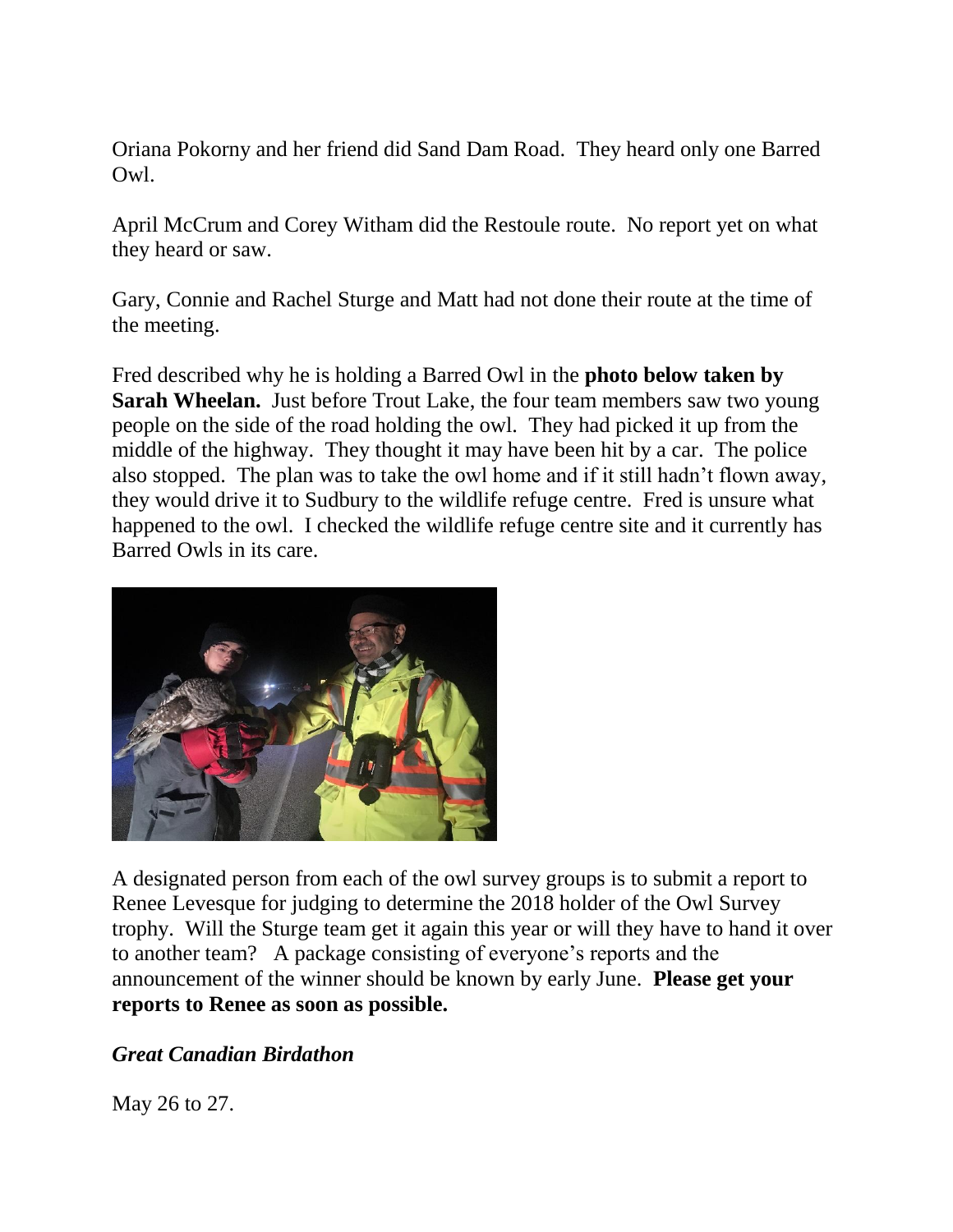Teams will bird for 24 hours and document all species identified.

Get a team together for this important fund raiser, with funds raised going to Bird Studies Canada for bird research and preservation. There is a local trophy for the most successful team, the team that sees and hears the most birds.

All team members and all those who love birds and recognize their importance should make a donation to the Great Canadian Birdathon. You can donate to the Great Canadian Birdathon, Bird Studies Canada, via Dick Tafel, either online at [https://www.canadahelps.org/en/charities/bird-studies](https://www.canadahelps.org/en/charities/bird-studies-canada/p2p/birdathon/team/tafelot/captain/richard-tafel/)[canada/p2p/birdathon/team/tafelot/captain/richard-tafel/](https://www.canadahelps.org/en/charities/bird-studies-canada/p2p/birdathon/team/tafelot/captain/richard-tafel/) or in person.

# *Year of the Bird*

National Audubon Society, National Geographic, BirdLife International and the Cornell Lab of Ornithology promote a yearlong celebration of birds to honour the 100<sup>th</sup> anniversary of the Migratory Bird Treaty Act. See: <http://www.audubon.org/yearofthebird>

Bird Your World: Small actions can make a big difference. You are warden of your backyard. Take care of the birds and you take care of most of the big problems of the world. Drink bird friendly coffee. Submit more sightings to eBird.

See:<https://www.birdlife.org/worldwide/news/flyway> and <https://www.allaboutbirds.org/6-resolutions-to-help-you-birdyourworld-in-2018/>

# *Birdology, by Sy Montgomery*

*Birdology* is an engaging book, read by many Bird Wing members who have reported on their favourite chapter. Grant recently read it and agreed with the other readers that it is a great read. His favourite chapter is "Hawks, Birds are Fierce".

# **Next Bird Bash**:

Weekend of **May 26 and 27**, same weekend as the Great Canadian Birdathon.